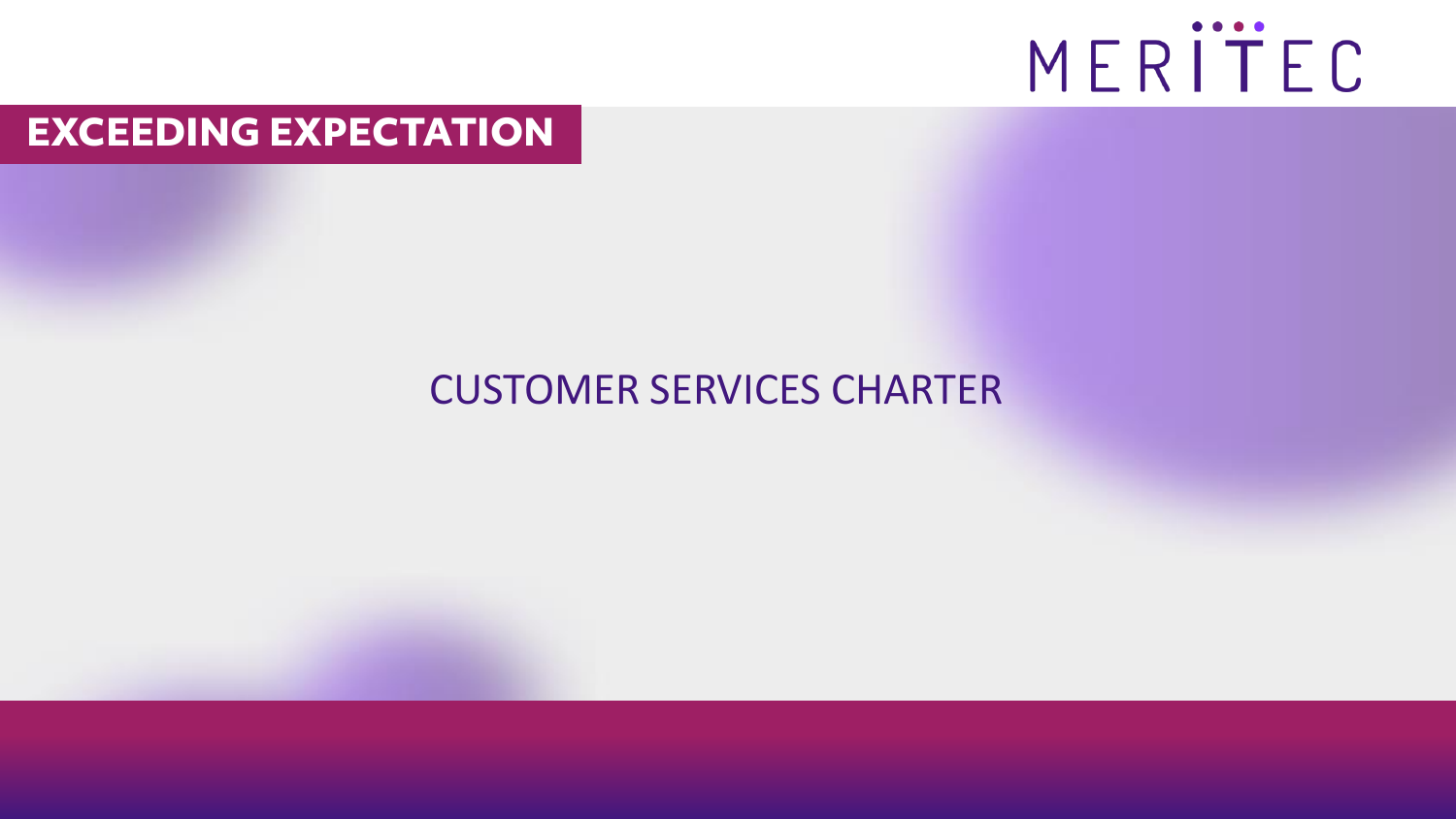# **OUR VALUES**





Using our employee's own words, Meritec is a

- Friendly
- Hardworking
- Professional
- Team (of)
- Quality (people)

Delivering quality services to our valued customers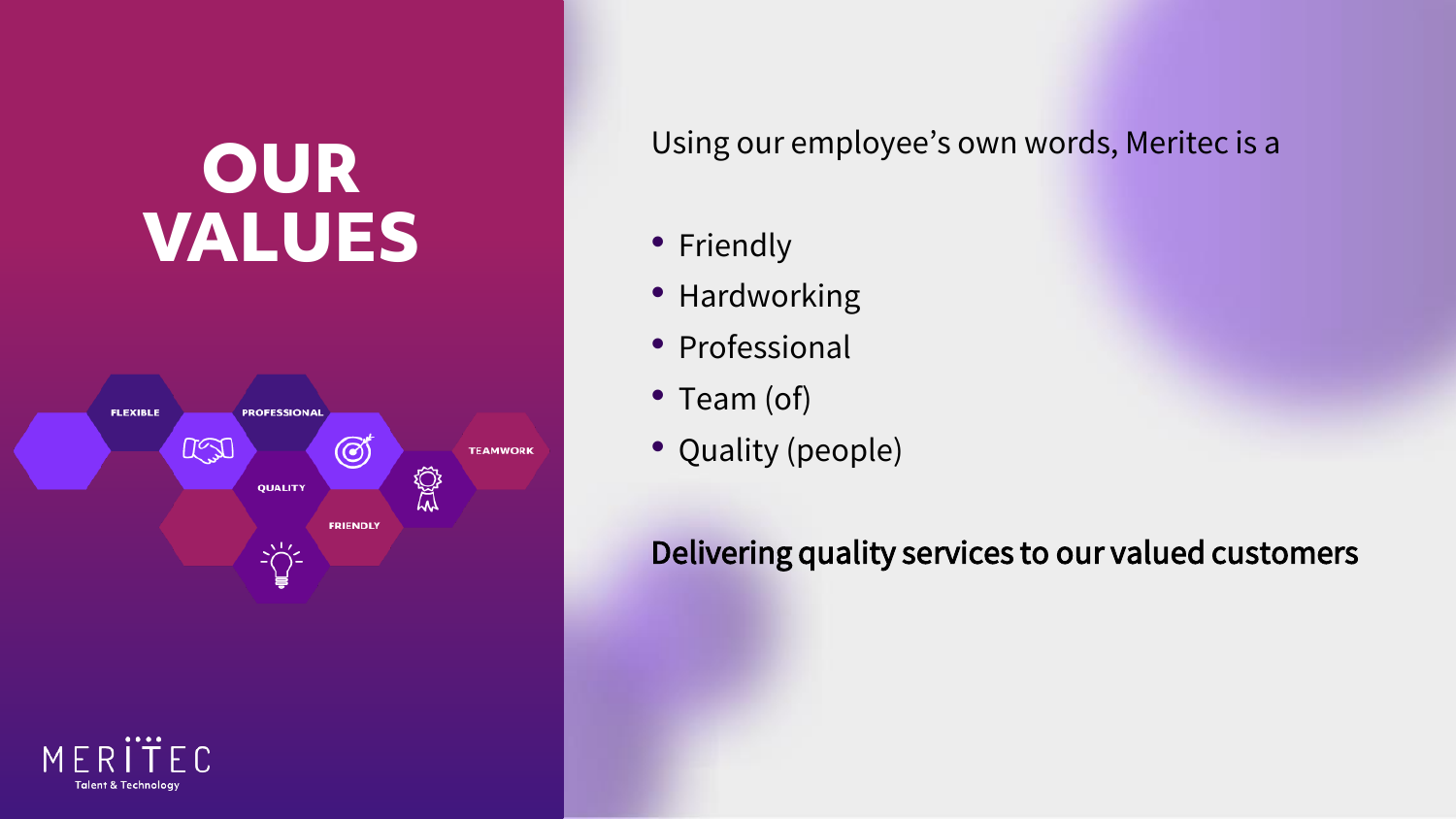### **WHAT IS A CUSTOMER SERVICES CHARTER?**

A customer service charter is a key tool that can help to improve our customer experience and in turn improve our business prospects.

It's an agreed set of principals that outline the standards that we intend to uphold whenever and wherever we deal with customers.

It will act as a guide for our staff and our customers, letting our staff know what we expect from them, and our customers know what to expect from us.

A customer service charter allows us to put our customers experience at the heart of Meritec.

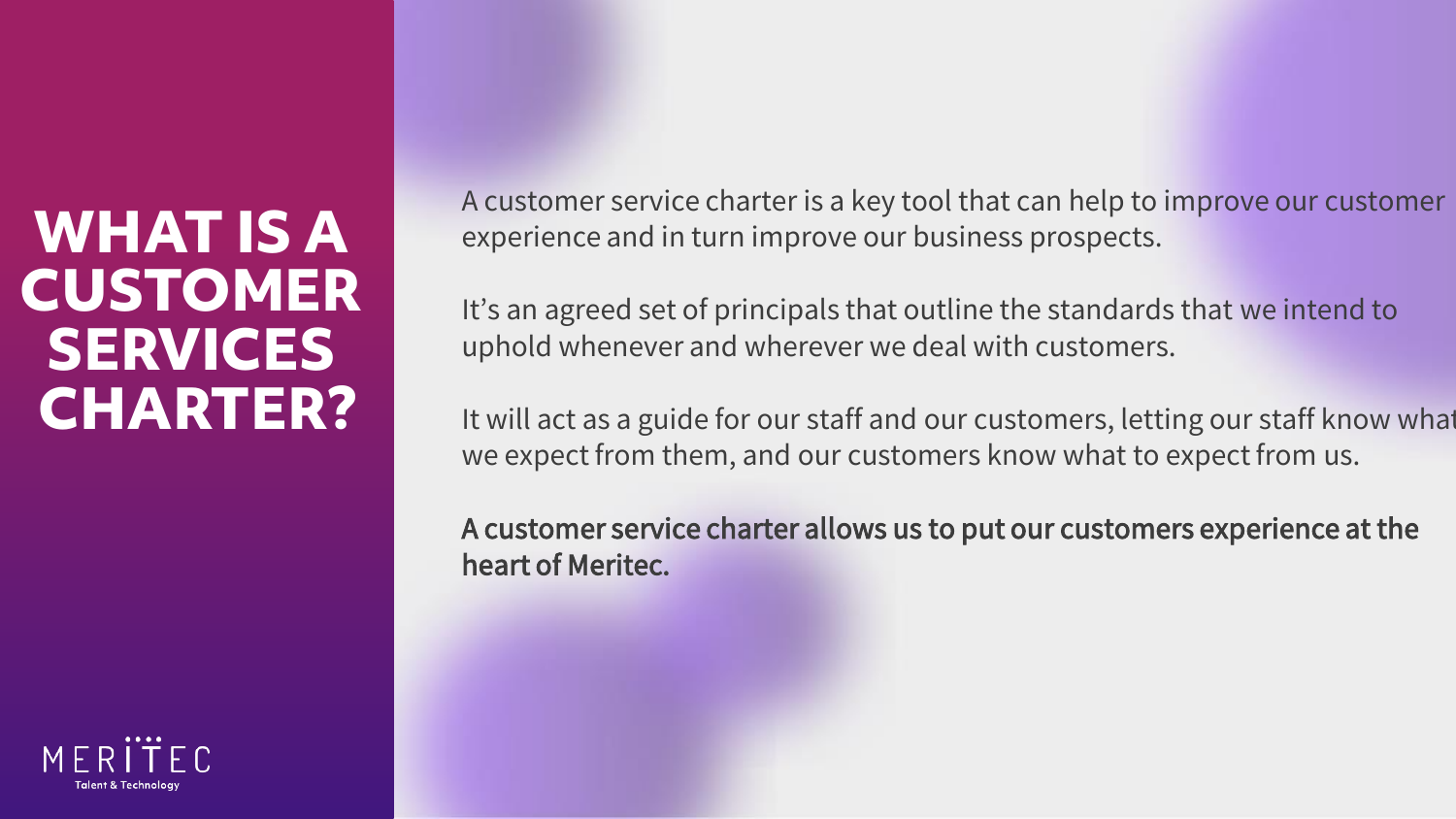# **OUR STAFF**

Any business can make a vague commitment to uphold strong customer service standards, but with a customer service charter, we will clearly define what good customer service looks like to us and challenge our staff to meet & exceed these standards.

All our staff, at all levels, will know what is needed from them, so there can be no ambiguity in terms of expectation.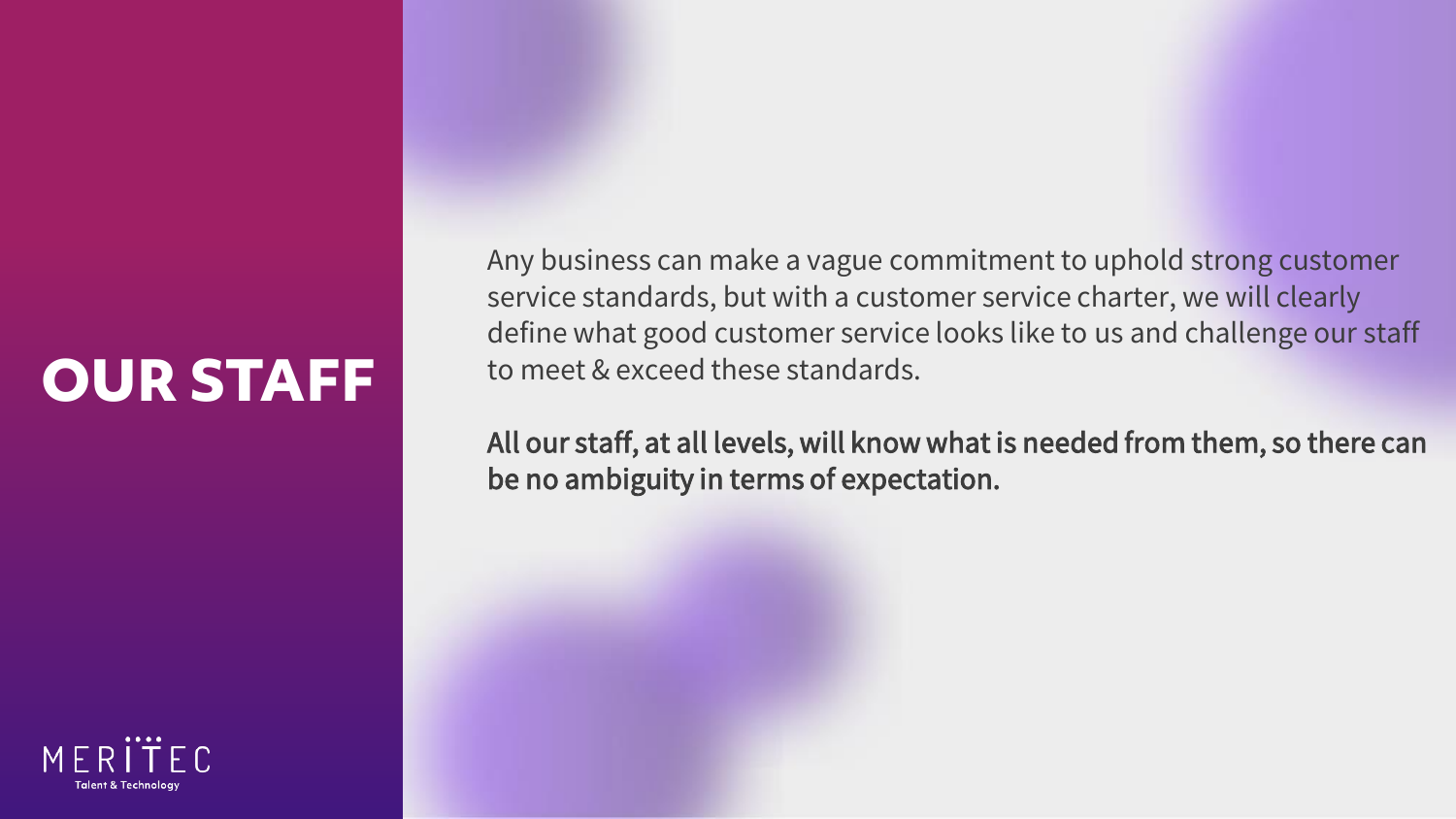## **OUR CUSTOMERS**



By stating our ambition to delivery best of breed customers services, our valued customers will be aware of exactly what sort of service they can expect to receive at every touchpoint.

By performing to these standards, it will improve customer engagement and they will be more likely to choose Meritec consistently over our competitors.

Our customer will always be aware of the standards they can expect from us.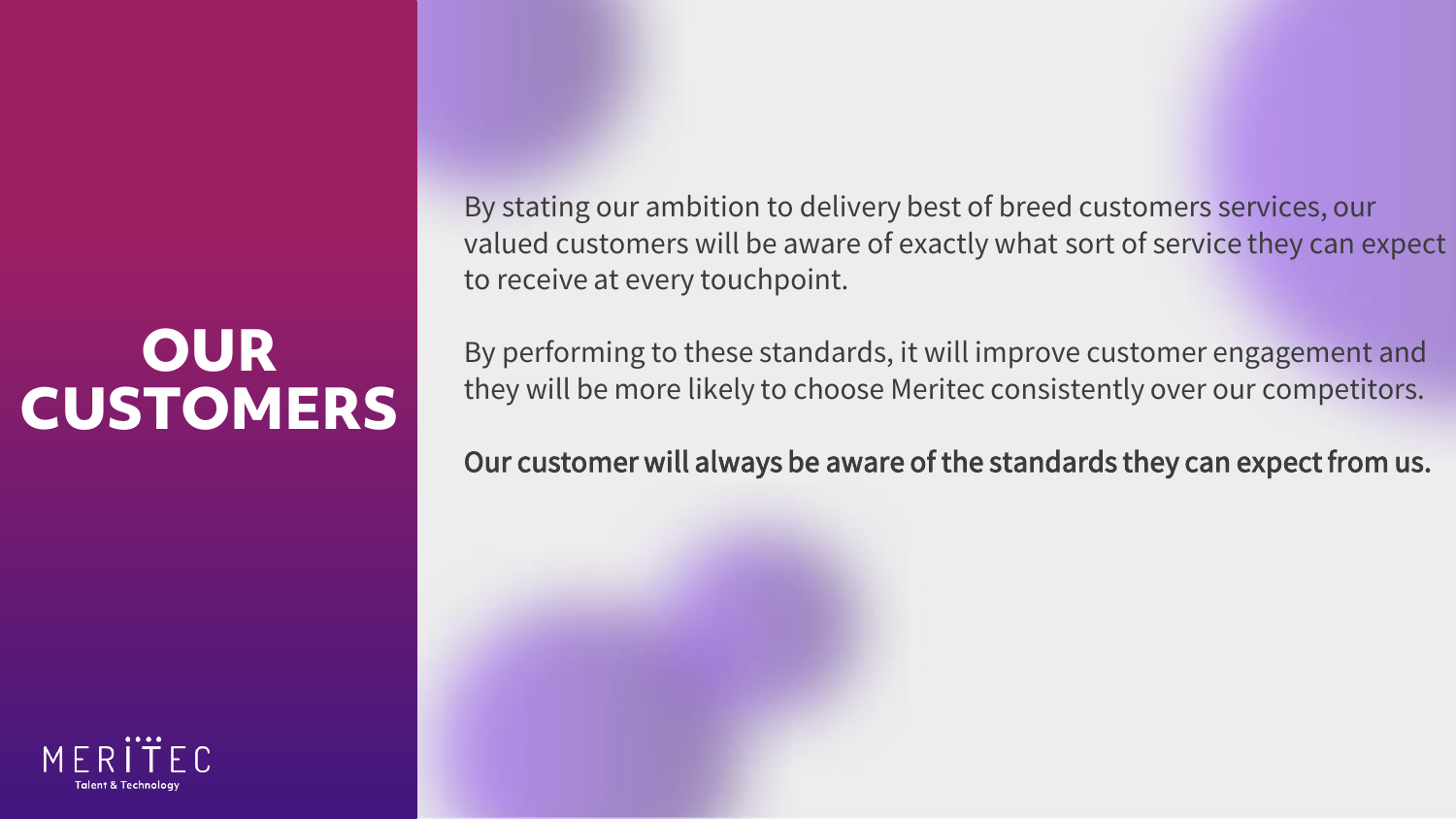## **OUR CHARTER**

"Meritec commits to providing high quality services, solutions and support.

We dedicate ourselves to "best of breed" customer service and a commitment to always strive to exceed expectations".